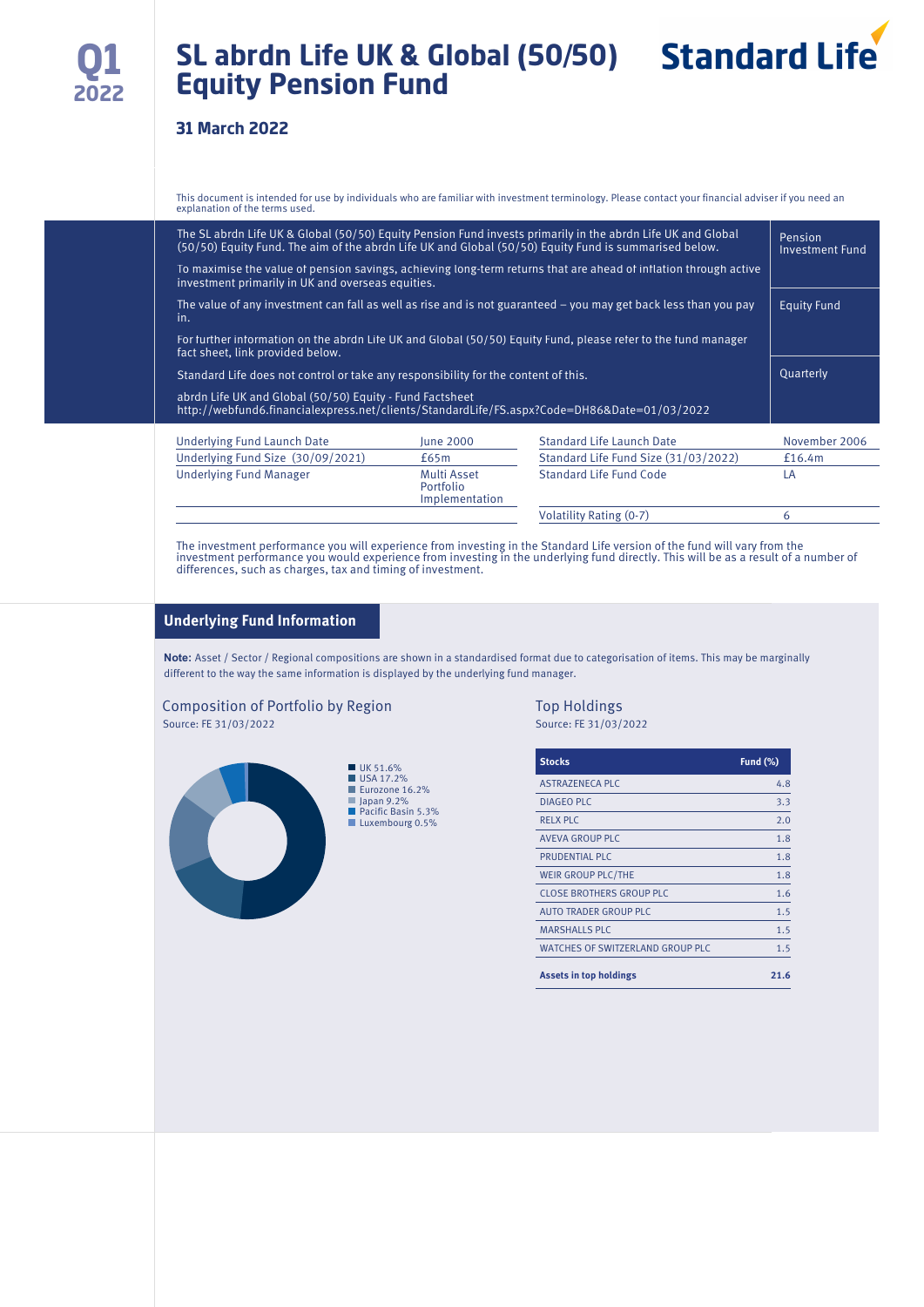### **Fund Performance**

#### Year on Year

Source: FE

|                                                                 | Year to<br>$31/03/2022$ (%) | Year to | Year to<br>$31/03/2021$ (%) $31/03/2020$ (%) | Year to<br>$31/03/2019$ (%) | Year to l<br>31/03/2018 (%) |
|-----------------------------------------------------------------|-----------------------------|---------|----------------------------------------------|-----------------------------|-----------------------------|
| SL abrdn Life UK & Global (50/50) Equity<br><b>Pension Fund</b> | 1.6                         | 31.0    | $-6.5$                                       | 7.0                         | 1.2                         |
| <b>ABI Global Equities</b>                                      | 10.1                        | 37.5    | $-7.8$                                       | 7.4                         | 1.7                         |

#### Price Indexed

Source: FE



Figures quoted are calculated over the stated period on a bid to bid basis with gross income reinvested and are based on units which contain an Annual Management Charge (AMC) of 1.30% and Additional Expenses of 0.00%, i.e. a Total Fund Charge of 1.30%. For the relevant charges on your policy, including any rebates or discounts that may apply, please refer to your policy documentation.

31/03/2017 - 31/03/2022 Powered by data from FE

SL abrdn Life UK & Global (50/50) Equity Pension Fund ABI Global Equities

#### Cumulative Performance

Source: FE

|                                                                 | 3 Months (%) | 1 Year (%) | $3$ Years $%$ | 5 Years (%) |
|-----------------------------------------------------------------|--------------|------------|---------------|-------------|
| SL abrdn Life UK & Global (50/50) Equity<br><b>Pension Fund</b> | $-9.1$       | 1.6        | 24.5          | 34.7        |
| <b>ABI Global Equities</b>                                      | $-3.2$       | 10.1       | 39.7          | 52.6        |

**Notes:** The information shown relates to the past. Past performance is not a guide to the future. The value of your investment can go down as well as up. For the relevant charges on your policy please refer to your policy documentation.

Where a fund holds overseas assets the Sterling value of these assets may rise and fall as a result of exchange rate fluctuations.

**Definition:** Volatility Rating - The volatility rating of a fund indicates how much the fund price might move compared to other funds. The higher the volatility rating, the less stable the fund price is likely to be. You can use this to help you decide how much risk you're comfortable taking with your investments. Volatility ratings are calculated on a scale of 0-7.

Money Market - may include bank and building society deposits, other money market instruments such as Certificates of Deposits (CDs), Floating Rate Notes (FRNs) including Asset Backed Securities (ABSs) and allowances for tax, dividends and interest due if appropriate.